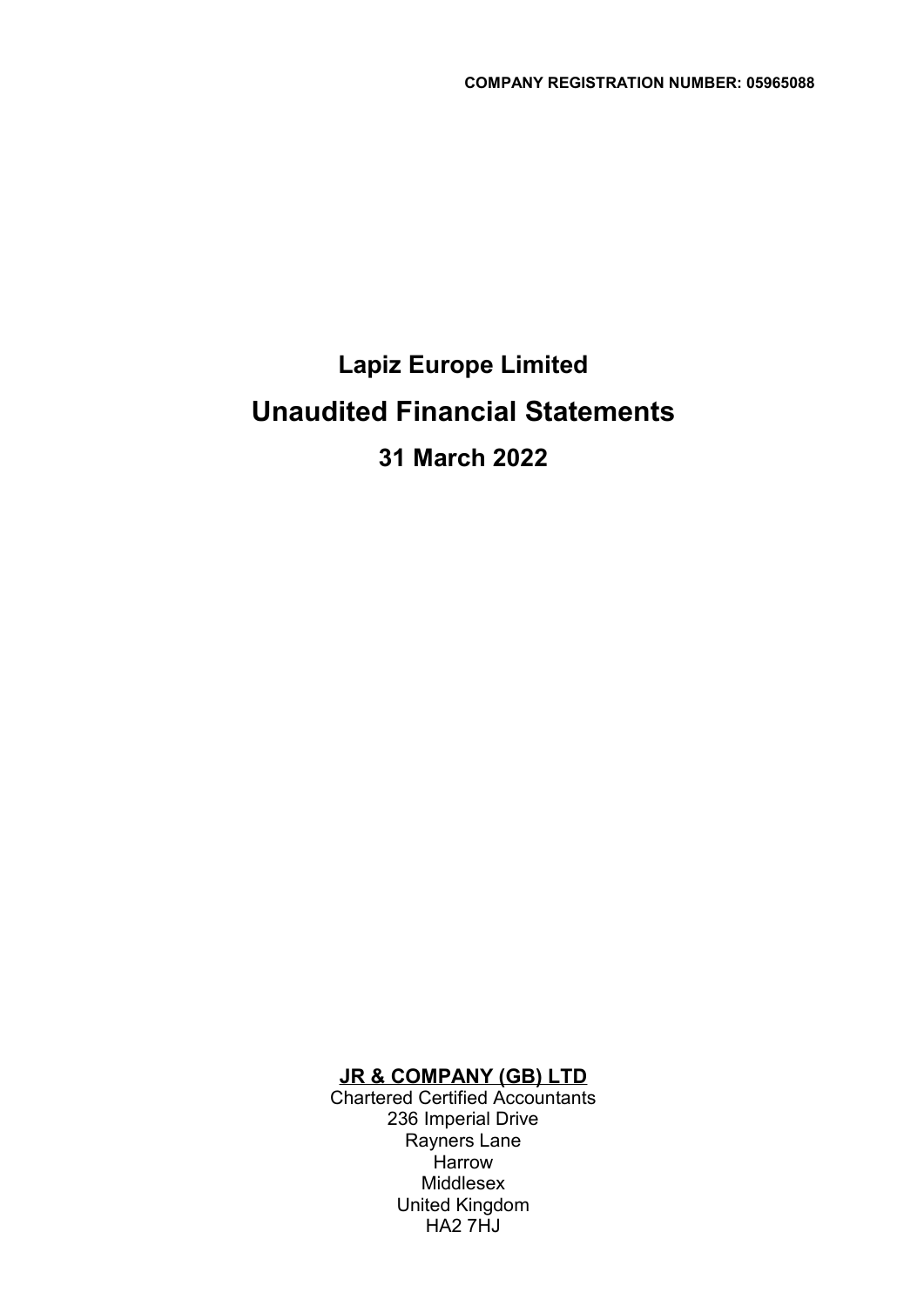### Financial Statements

| <b>Contents</b>                                                                                                              | Page         |
|------------------------------------------------------------------------------------------------------------------------------|--------------|
| Officers and professional advisers                                                                                           | 1            |
| Chartered certified accountants report to the director on the<br>preparation of the unaudited statutory financial statements | $\mathbf{2}$ |
| Income statement                                                                                                             | 3            |
| Statement of financial position and the notes to the financial<br>statements                                                 | 4            |
| The following pages do not form part of the financial statements                                                             |              |
| Detailed income statement                                                                                                    | 6            |
| Notes to the detailed income statement                                                                                       | 7            |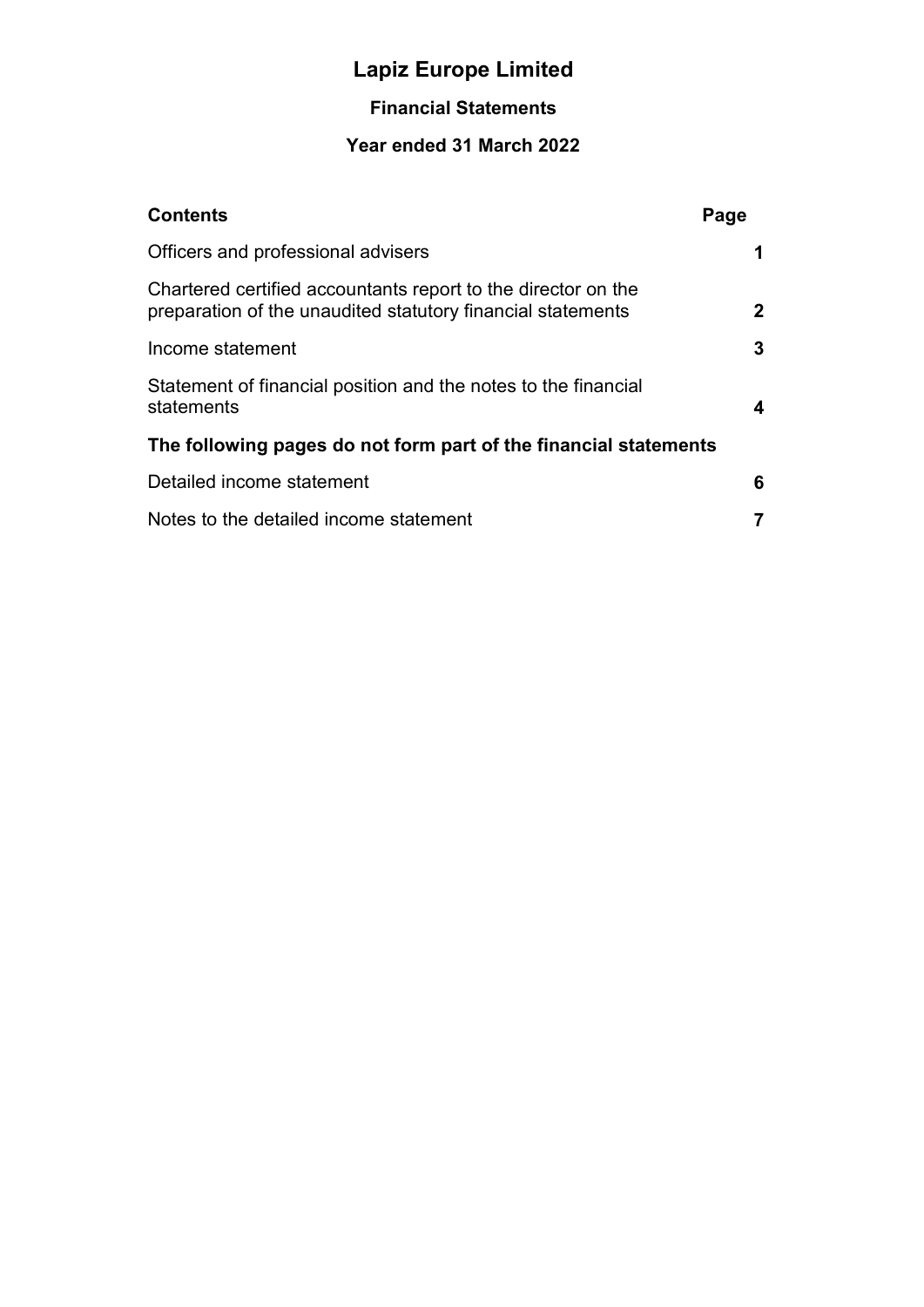## Officers and Professional Advisers

| <b>Director</b>          | Nirmal Gandhi Venkatesan                                                                                                                                              |
|--------------------------|-----------------------------------------------------------------------------------------------------------------------------------------------------------------------|
| <b>Registered office</b> | JR House<br>236 Imperial Drive<br>Rayners Lane<br>Harrow<br>Middlesex<br>HA <sub>2</sub> 7HJ                                                                          |
| <b>Accountants</b>       | JR & Company (GB) LTD<br><b>Chartered Certified Accountants</b><br>236 Imperial Drive<br>Rayners Lane<br>Harrow<br>Middlesex<br>United Kingdom<br>HA <sub>2</sub> 7HJ |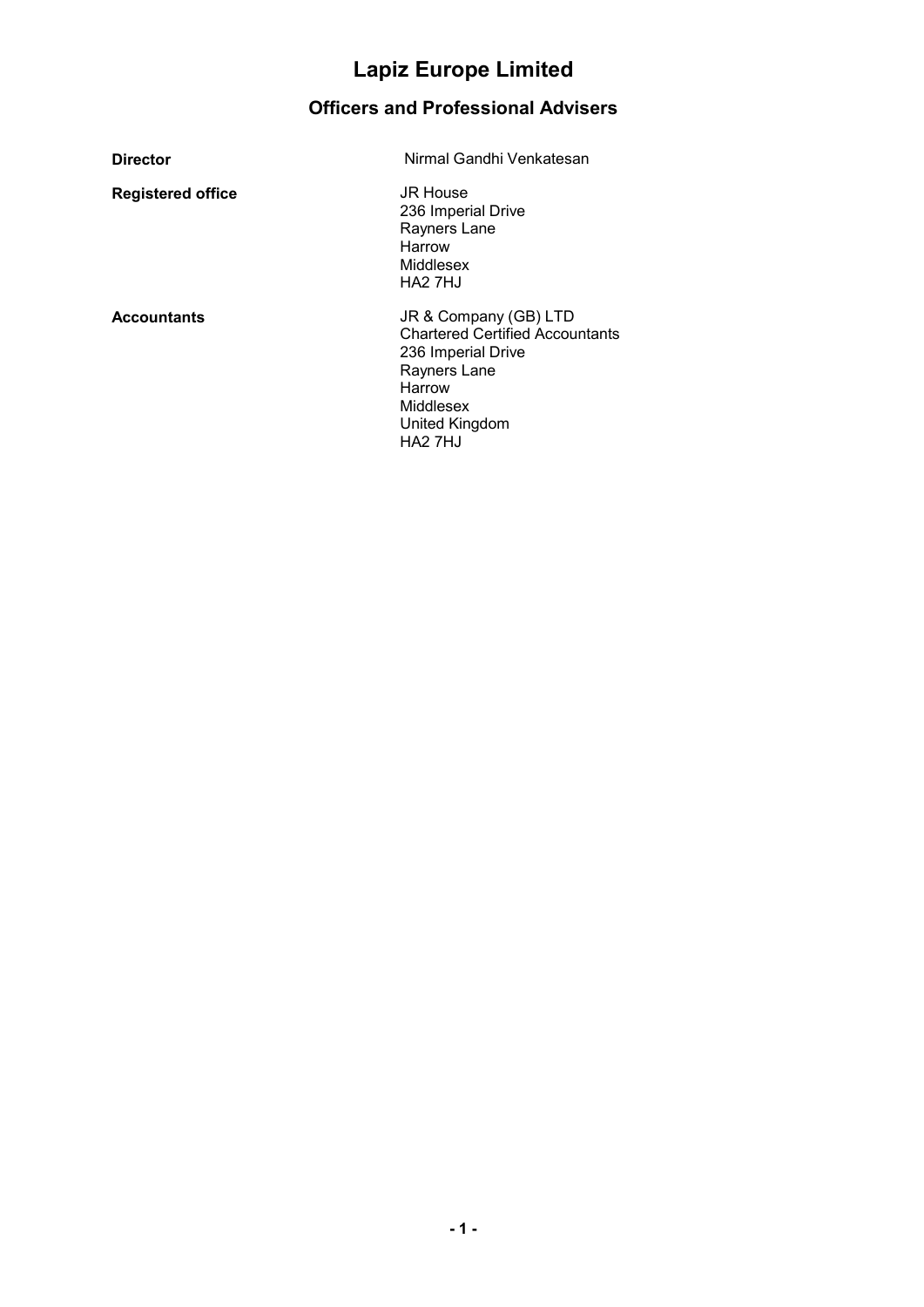#### Chartered Certified Accountants Report to the Director on the Preparation of the Unaudited Statutory Financial Statements of Lapiz Europe Limited

#### Year ended 31 March 2022

As described on the statement of financial position, the director of the company is responsible for the preparation of the financial statements for the year ended 31 March 2022, which comprise the income statement, statement of financial position and the notes to the financial statements.

You consider that the company is exempt from an audit under the Companies Act 2006.

In accordance with your instructions we have compiled these financial statements in order to assist you to fulfil your statutory responsibilities, from the accounting records and from information and explanations supplied to us.

JR & COMPANY (GB) LTD Chartered Certified Accountants

236 Imperial Drive Rayners Lane Harrow Middlesex United Kingdom HA2 7HJ

19 April 2022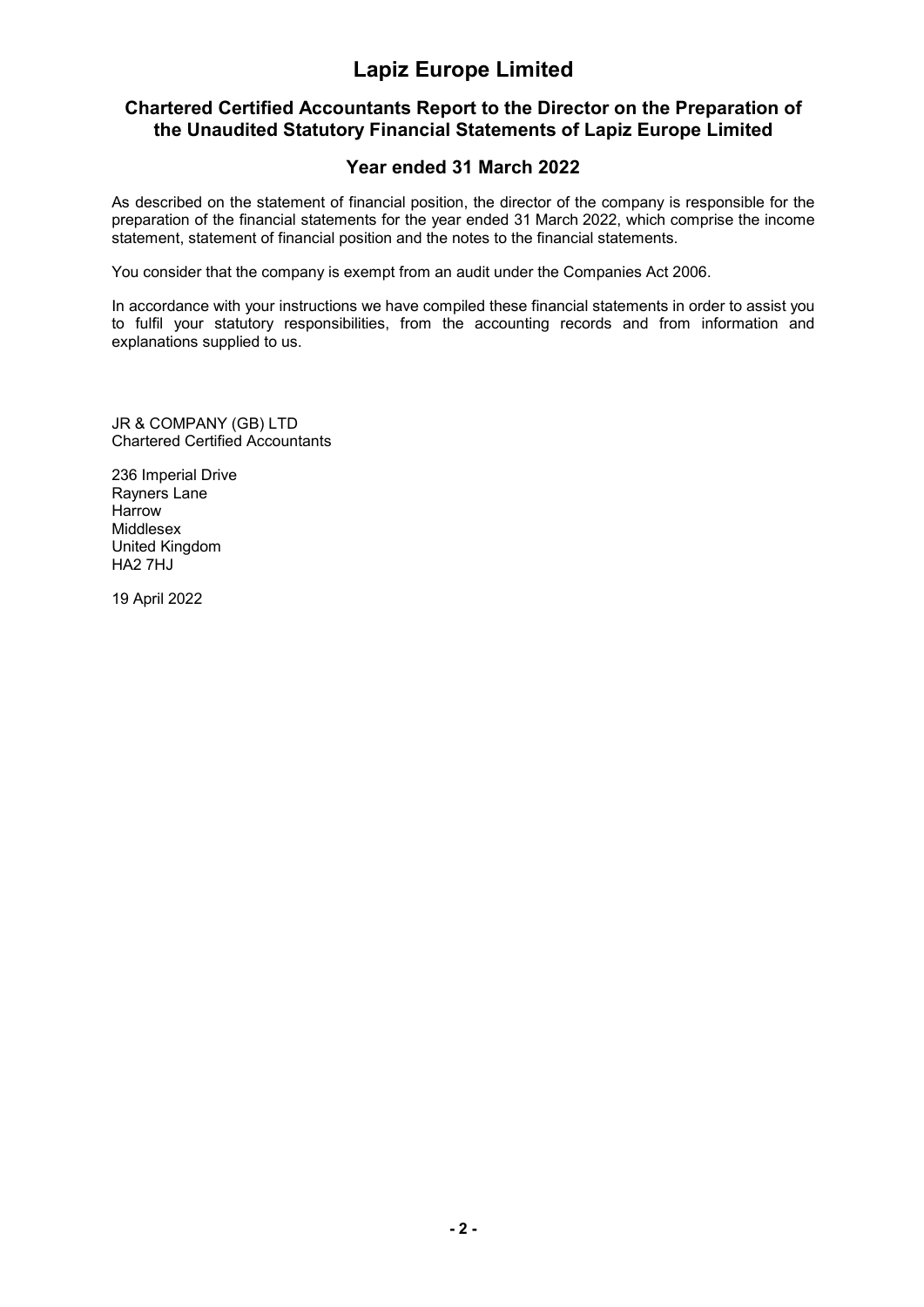### Income Statement

|               | 2022<br>£ | 2021<br>£ |
|---------------|-----------|-----------|
| Turnover      | 1,000     | 600       |
| Other income  | 36        |           |
|               | 1,036     | 600       |
| Other charges | 3,291     | 3,291     |
| Loss          | (2, 255)  | (2,691)   |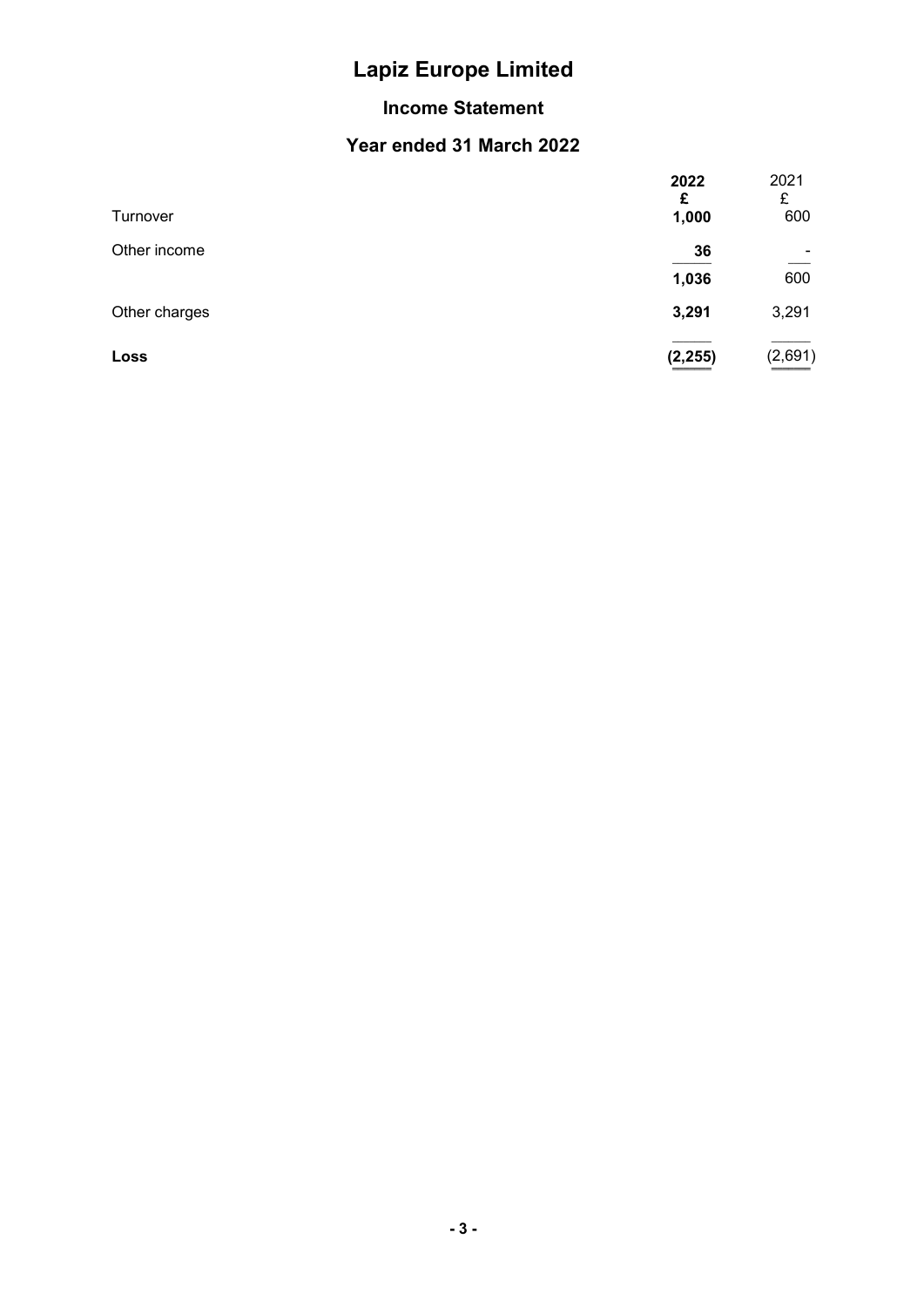#### Statement of Financial Position

#### 31 March 2022

|                                                | 2022 |             | 2021        |
|------------------------------------------------|------|-------------|-------------|
| <b>Current assets</b>                          | £    | £<br>39,371 | £<br>41,626 |
| Creditors: amounts falling due within one year |      | 3,219       | 3,219       |
| Net current assets                             |      | 36,152      | 38,407      |
| <b>Total assets less current liabilities</b>   |      | 36,152      | 38,407      |
| Accruals and deferred income                   |      | 3,000       | 3,000       |
|                                                |      | 33,152      | 35,407      |
| Capital and reserves                           |      | 33,152      | 35,407      |

For the year ending 31 March 2022 the company was entitled to exemption from audit under section 477 of the Companies Act 2006 relating to small companies.

Director's responsibilities:

- The members have not required the company to obtain an audit of its financial statements for the year in question in accordance with section 476;
- The director acknowledges his responsibilities for complying with the requirements of the Act with respect to accounting records and the preparation of financial statements.

These financial statements have been prepared in accordance with the micro-entity provisions.

These financial statements were approved by the board of directors and authorised for issue on 19 April 2022, and are signed on behalf of the board by:

 Nirmal Gandhi Venkatesan Director

Company registration number: 05965088

The company is a private company limited by shares, registered in England and Wales.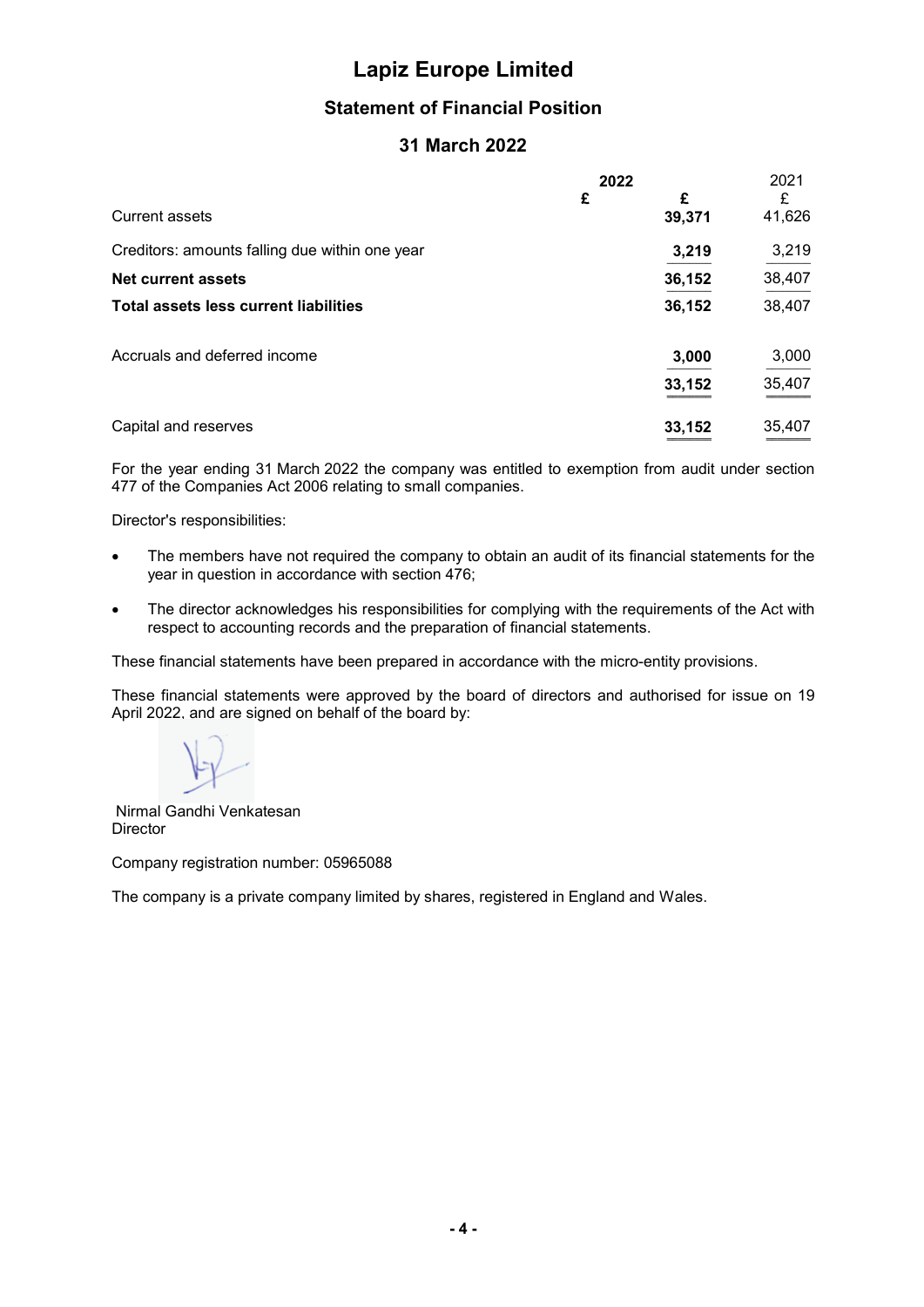Lapiz Europe Limited Management Information Year ended 31 March 2022

The following page does not form part of the financial statements.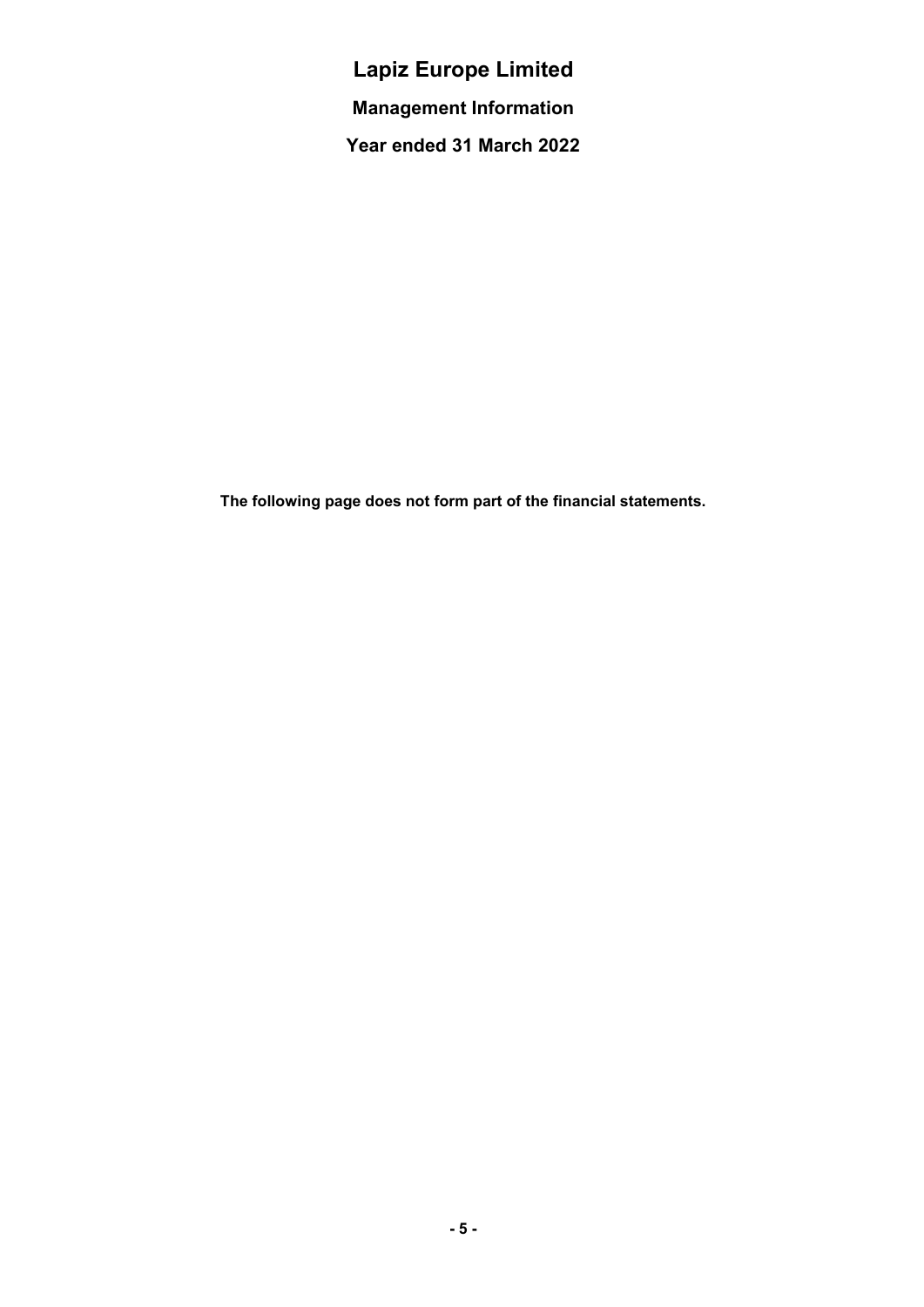### Detailed Income Statement

| <b>Turnover</b>      | 2022<br>£<br>1,000 | 2021<br>£<br>600 |
|----------------------|--------------------|------------------|
| Other income         | 36                 | ۰                |
| <b>Other charges</b> | 3,291              | 3,291            |
|                      | (2, 255)           | (2,691)<br>_____ |